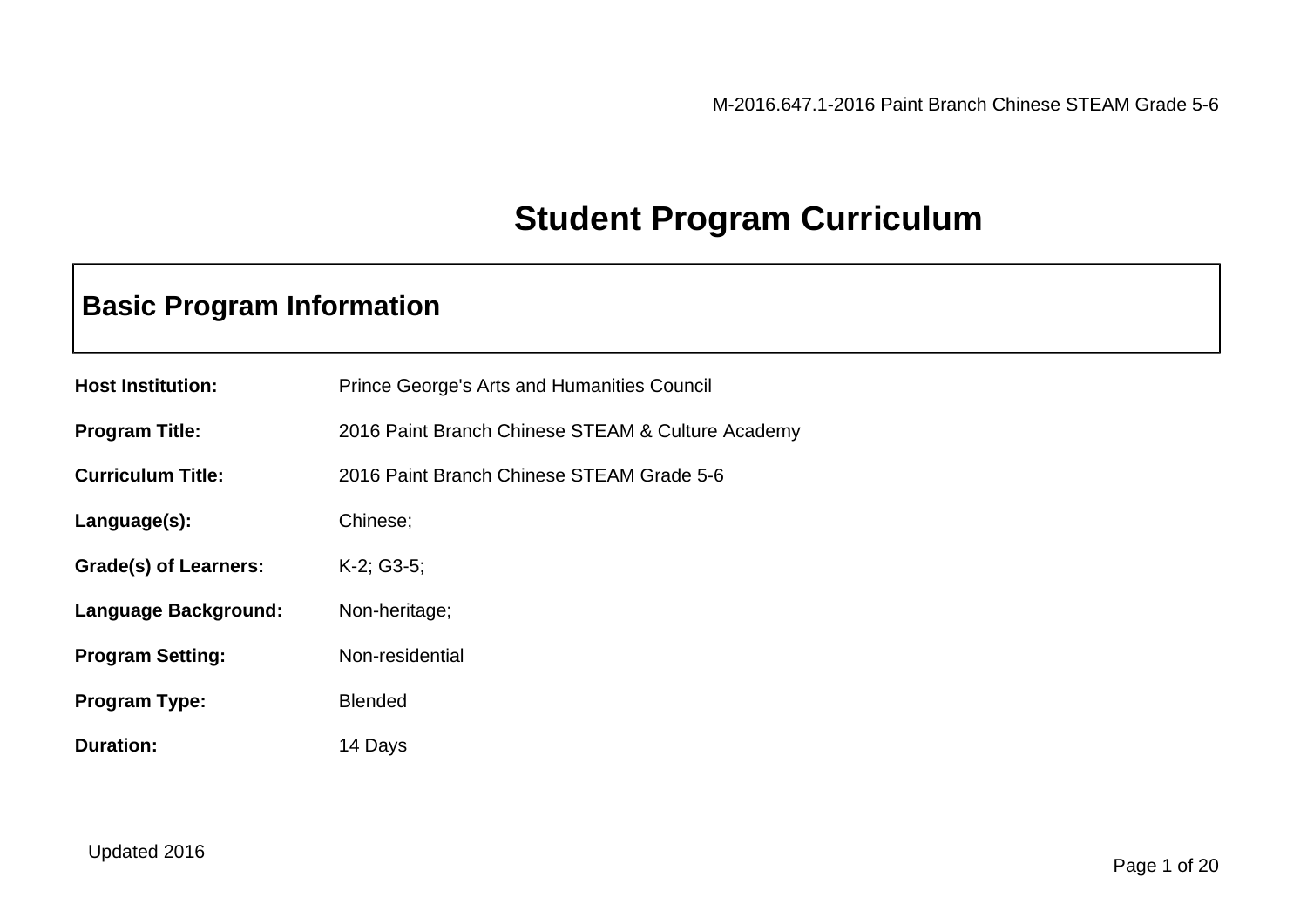**Contact Hours:** 94 Hours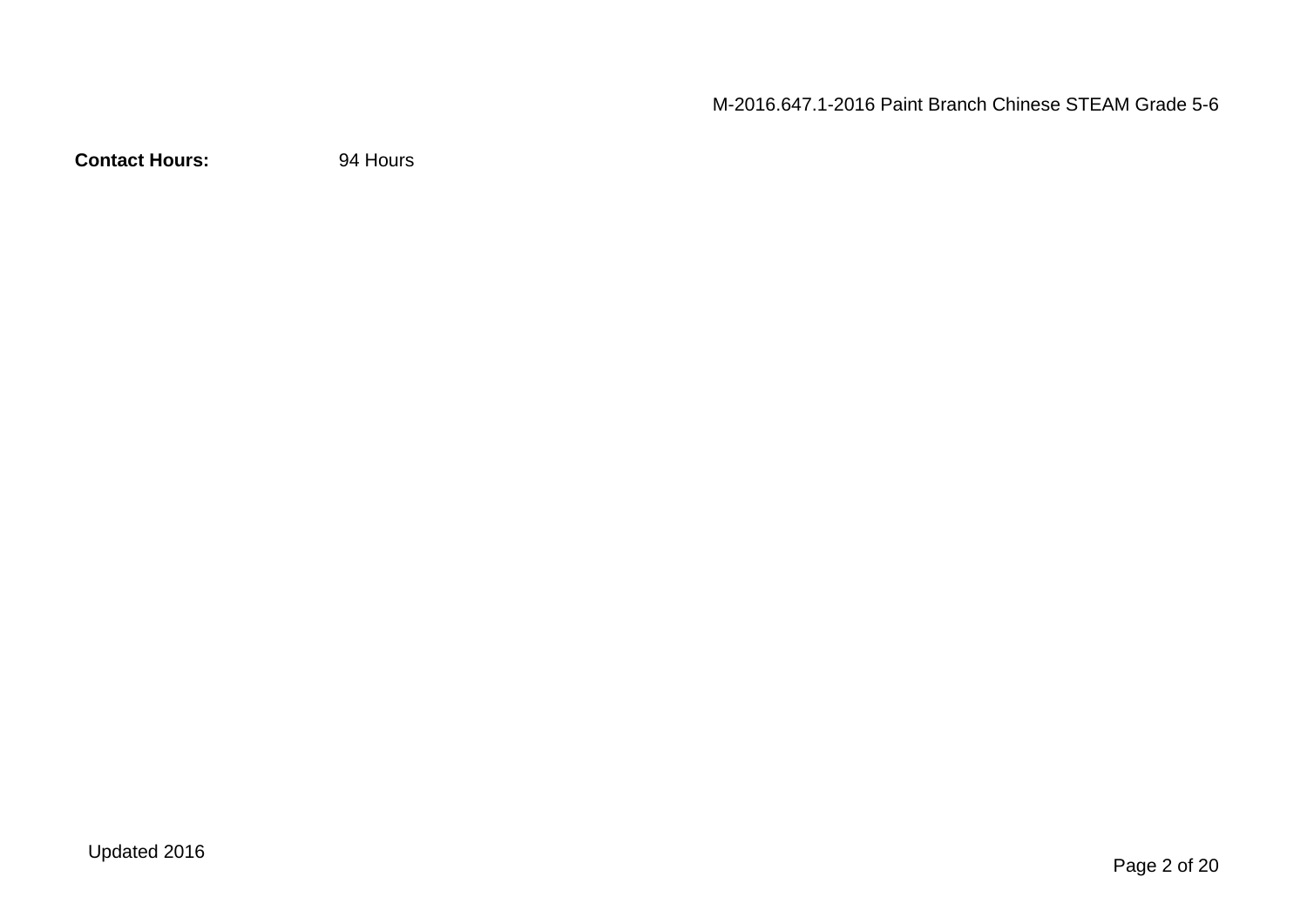# **STAGE 1: What will learners be able to do with what they know by the end of the program?**

## **Target Proficiency/Target Performance**

#### **Target Proficiency Level (by end of program):**

Novice Range

#### **Target Performance Level(s) (during and by end of program):**

Novice low, Novice Mid

### **Program Overview and Theme**

Students will explore the world of science by making their own ice cream to beat the summer heat. They will be introduced the concept of the three states of matter and how each changes from one to another with hands-on experiments. They will explore what ingredients they need in small groups of 2-3 people. Chinese language skill acquisition will be integrated into fun hands-on STEAM (Science, Technology,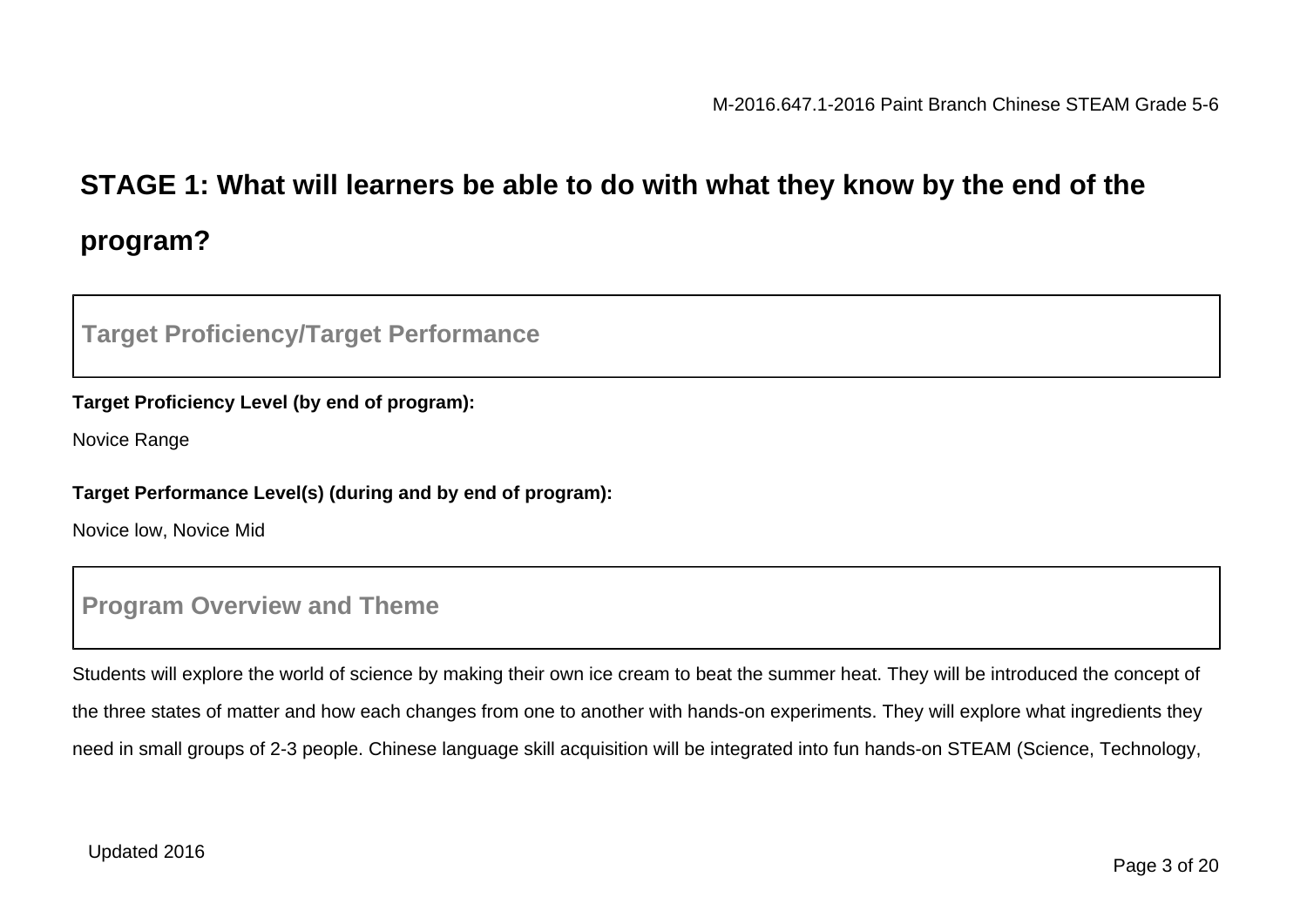Engineering, Arts, and Mathematics) activities such as "What's the matter with ice cream?", "Does eating ice cream cool you down?", "How much is two scoops of ice cream?" and etc., as well as those introducing China's rich cultural heritage and history: including but not limited to Chinese art, crafts, games, martial arts, and calligraphy. The program will allow students to improve their oral communication skills in all three modes of communication (interpretive, interpersonal, and presentational). Students will be able to use the target language to ask and answer simple questions about their identity (name, age, grade, background) and describe their preferences on certain subjects (likes, dislikes, etc.). Students will also be able to describe the content knowledge they will learn (e.g. the three states of matter and its properties, what causes matter to change its state, etc.). These language skills will be developed and practiced by way of a variety of instructional methods and activities. Total physical response (TPR) games and Teaching Proficiency through Reading and Storytelling (TPRS) will be incorporated; students will have ample opportunities for role play. We will create a supportive atmosphere where students are willing to take risks, and where the versatility of language is valued and highlighted. Students will be encouraged to activate and apply their prior knowledge with each new topic area that is covered, with the result that they continually scaffold their learning on a personal level. By the end of the program, students will be able to exchange information in Chinese based on their age and level of maturity, such as greeting each other, introducing their family, talking about their favorite fruits, food, and flavors of the ice cream. Students in different age groups will experience differentiated activities to be able to achieve their learning goals. All in all, students will be encouraged and expected to take their passion for learning Chinese with them as they step out into the community. Students will be encouraged to share what they have learned each day with their parents, siblings, friends and neighbors. Students will be asked to think about how they can use Chinese in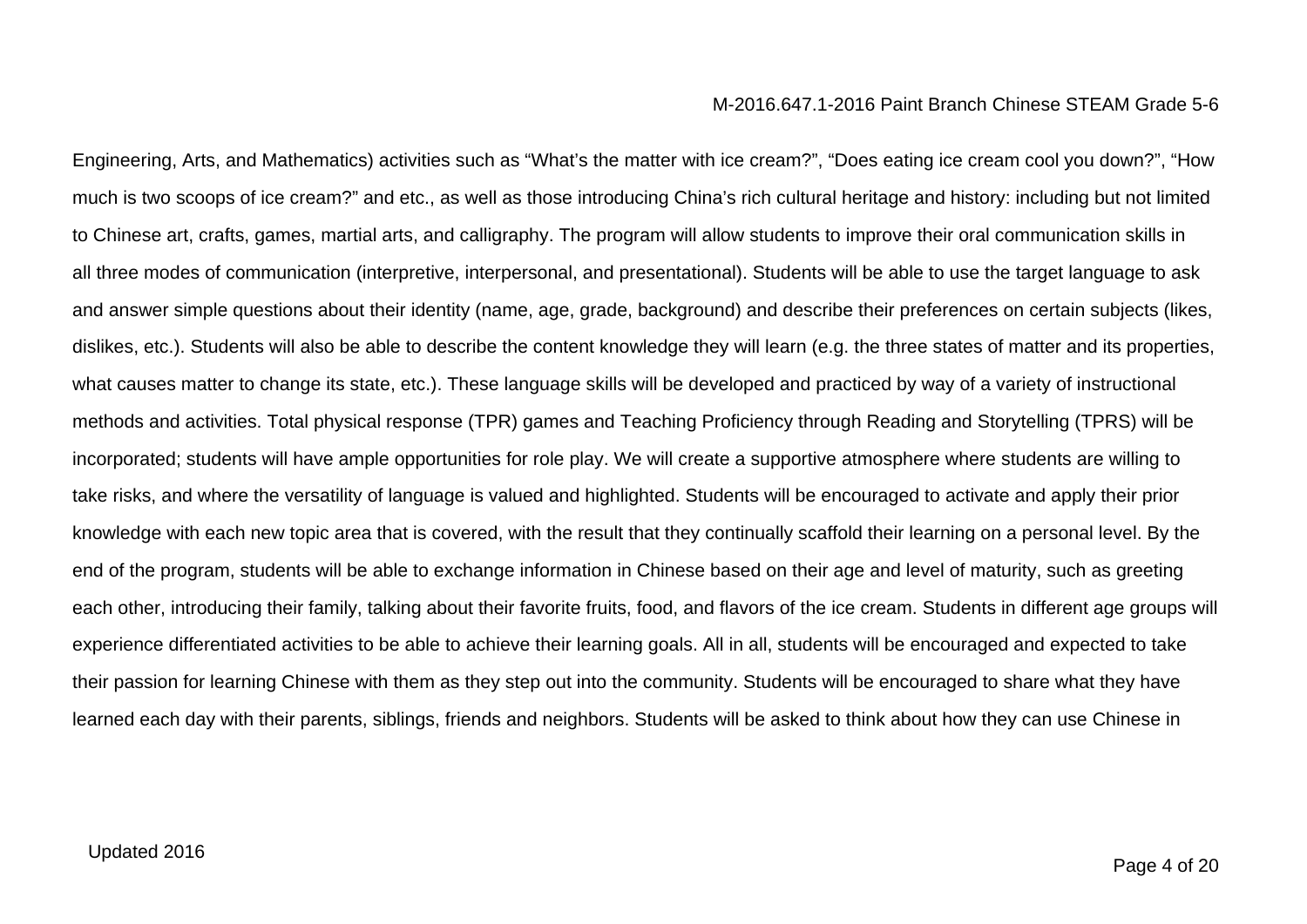both their local community and on a broader level (nationally or internationally). Students will be exposed to ideas of global citizenship and will learn to acknowledge and identify the benefits of multilingualism and cultural awareness.

| <b>Learning Goals</b>                                                                                                    |                                                                                |  |  |
|--------------------------------------------------------------------------------------------------------------------------|--------------------------------------------------------------------------------|--|--|
| <b>NCSSFL-ACTFL Global Can-Do Benchmarks</b><br>Be sure to label the mode and proficiency level of each statement.       | <b>Program Can-Do Statements or</b><br><b>NCSSFL-ACTFL Can-Do Statements</b>   |  |  |
| <b>Interpersonal Communication</b>                                                                                       |                                                                                |  |  |
| (Novice Mid: I can communicate on very familiar topics using<br>a variety of words and phrases that I have practiced and | 1. I can greet people I meet in class using single words.                      |  |  |
| memorized.)                                                                                                              | 2. I can tell someone my name and ask someone his/her name.                    |  |  |
|                                                                                                                          | 3. I can exchange information about my family when interacting<br>with others. |  |  |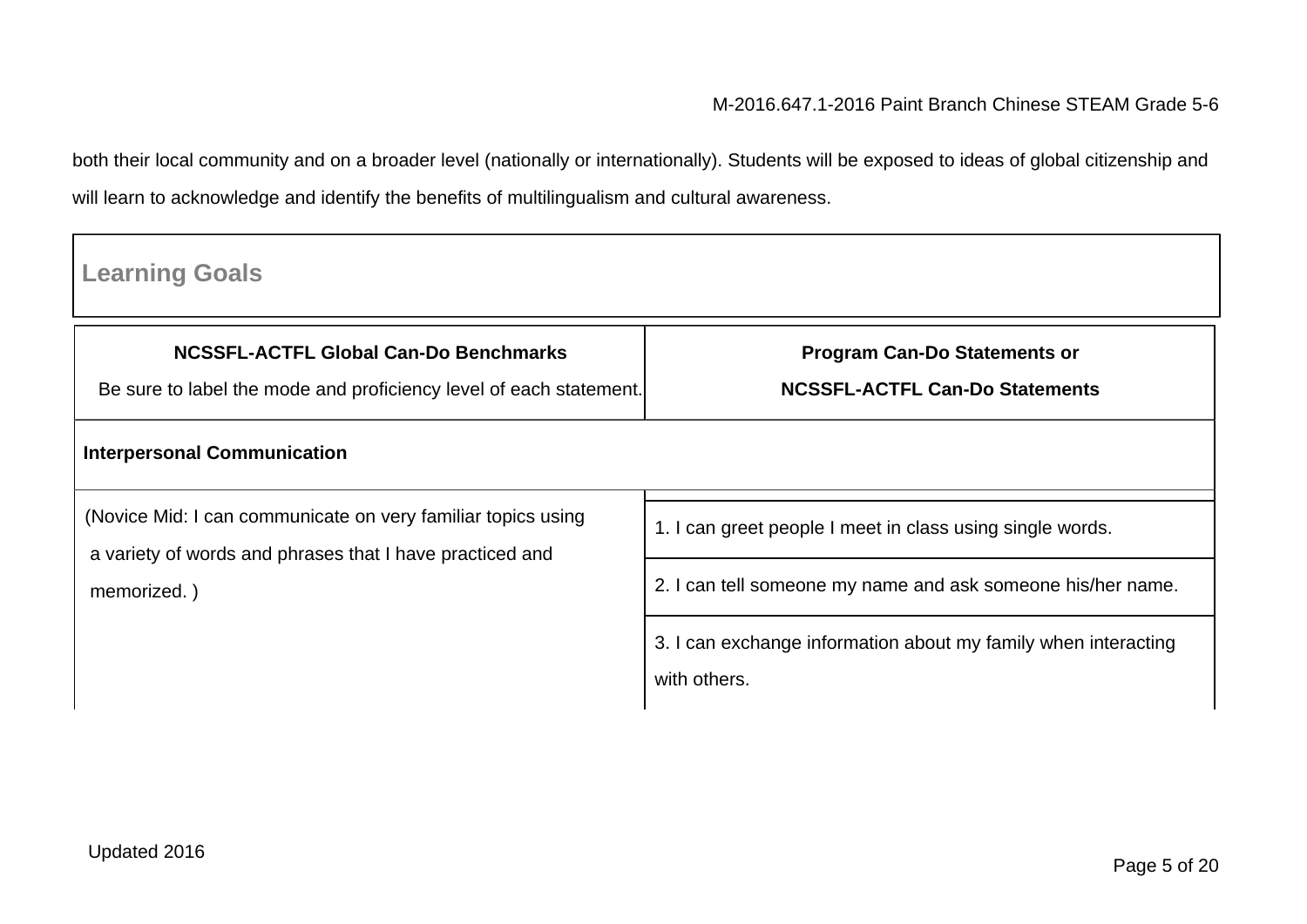|                               | 4. I can communicate my preferences with others such as likes/<br>dislikes, ice cream flavors. |
|-------------------------------|------------------------------------------------------------------------------------------------|
|                               | 5. I can identify the difference between a physical change and a<br>chemical change.           |
|                               | 6. I can use familiar terms to buy/sell ice cream with visual aids.                            |
|                               | 7. I can exchange information about price, quantities, flavors and<br>shape of ice cream.      |
| <b>Interpretive Listening</b> |                                                                                                |

| (Novice Mid: I can recognize some familiar words and phrases | 8. I can recognize and sometimes understand basic information      |  |
|--------------------------------------------------------------|--------------------------------------------------------------------|--|
| when I hear them spoken.)                                    | conveyed by words and phrases that I have memorized such as        |  |
|                                                              | greetings, inquiry about basic personal information, and classroom |  |
|                                                              | phrases.                                                           |  |
|                                                              |                                                                    |  |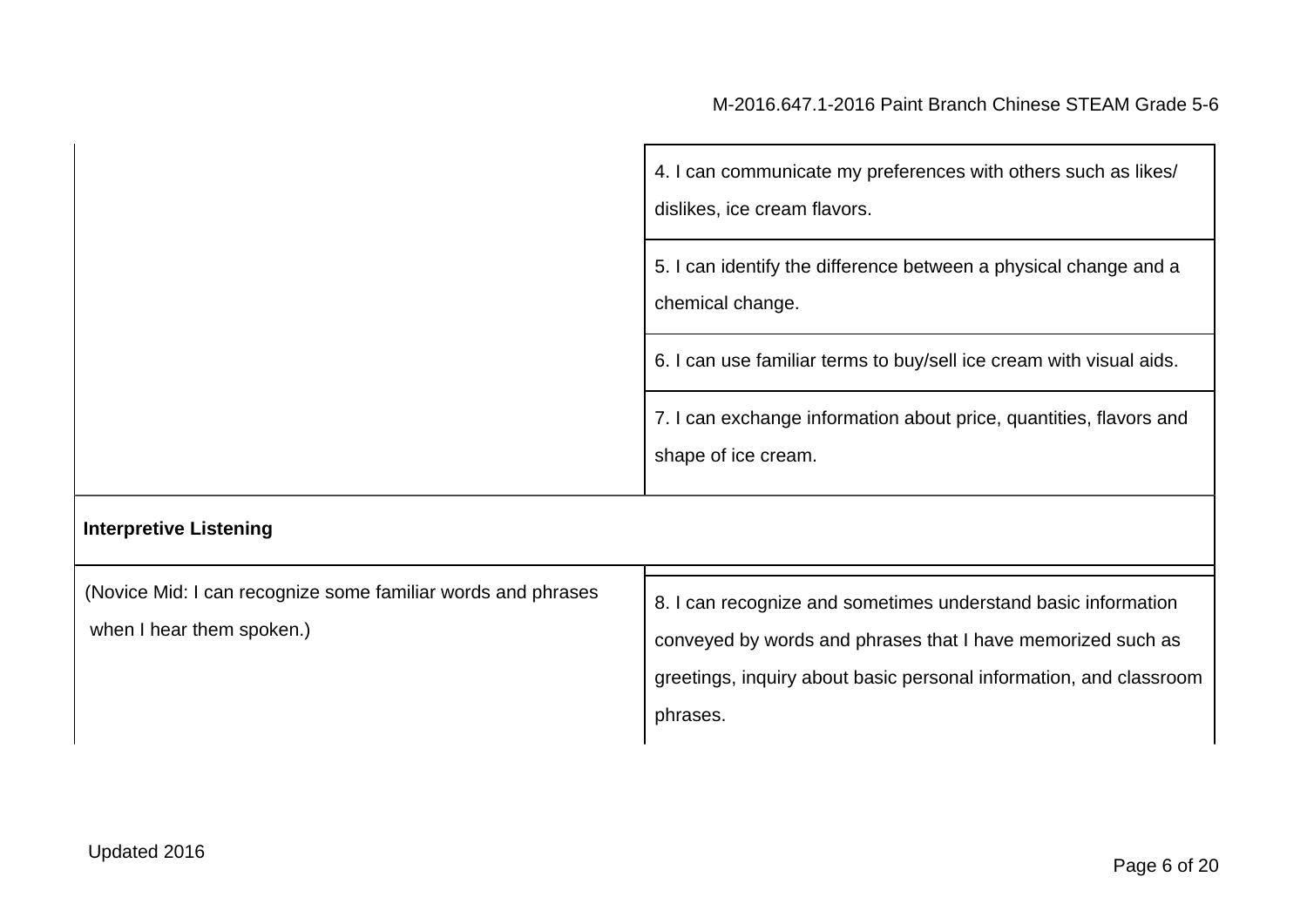| 9. I can understand simple information when presented with                                                                                                                                                                         |
|------------------------------------------------------------------------------------------------------------------------------------------------------------------------------------------------------------------------------------|
| pictures, PPT, and other visual aids about numbers, different                                                                                                                                                                      |
| ingredients, flavors of ice cream, and action words related to                                                                                                                                                                     |
| making ice cream in a bag.                                                                                                                                                                                                         |
| 10. I can recognize and understand familiar words and phrases<br>such as family members, numbers, monetary unit, colors, flavors,<br>shapes, States of Matter, a physical/chemical change and<br>ingredients for making ice cream. |

## **Interpretive Reading**

| (Novice Mid: I can recognize some letters or characters. I can<br>understand some learned or memorized words and phrases when<br>l read. ) | 11. I can recognize numbers from 1 to 100, days of the week,<br>months, year, family members, and numbers. |  |
|--------------------------------------------------------------------------------------------------------------------------------------------|------------------------------------------------------------------------------------------------------------|--|
|                                                                                                                                            | 12. I can recognize monetary unit, colors, flavors with help of<br>visual aids.                            |  |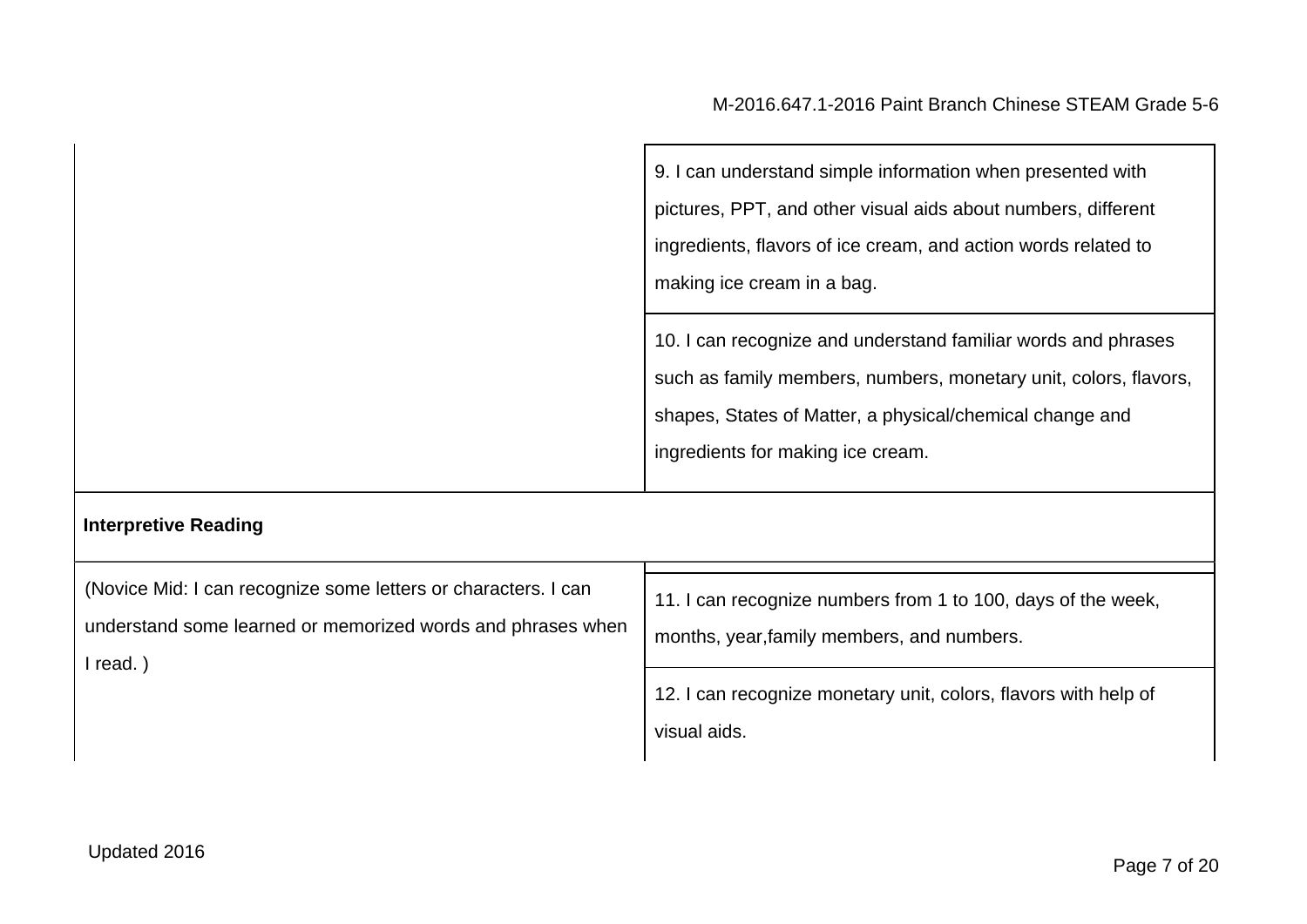|                                                                                                                                                              | 13. I can match pictures with expressions such as melt, evaporate,<br>condense, freeze, boil, and 3 states of the matter.                                                   |
|--------------------------------------------------------------------------------------------------------------------------------------------------------------|-----------------------------------------------------------------------------------------------------------------------------------------------------------------------------|
| <b>Presentational Speaking</b>                                                                                                                               |                                                                                                                                                                             |
| (Novice Mid: I can present information about myself and some<br>other very familiar topics using a variety of words, phrases, and<br>memorized expressions.) | 14. I can count, and name common colors, flavors, shapes, metric<br>units which measures the ingredients.<br>15. I can state the steps of how to make my own ice cream in a |
| <b>Presentational Writing</b>                                                                                                                                | bag.                                                                                                                                                                        |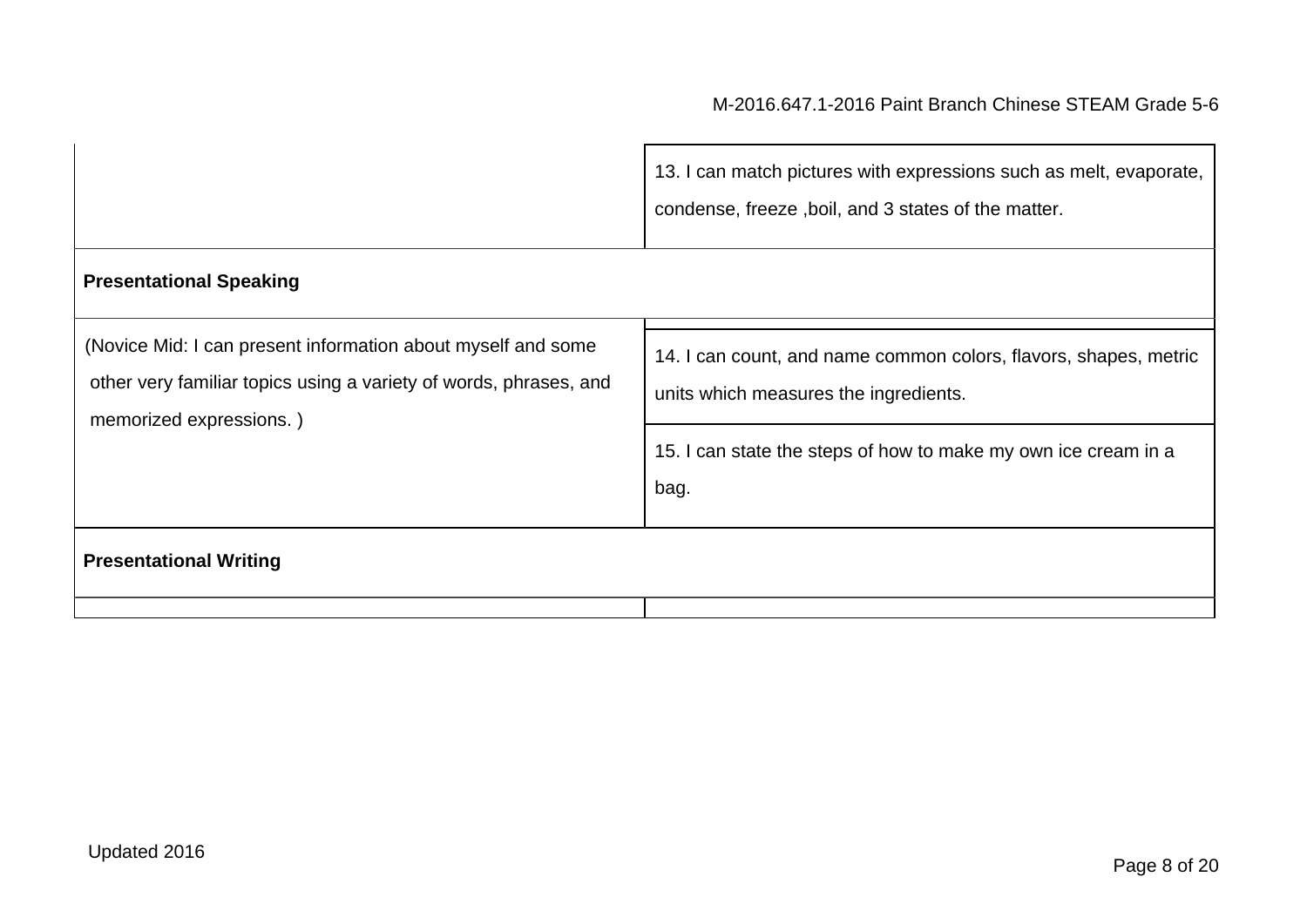# **STAGE 2: How will learners demonstrate what they can do with what they know by the end of the program?**

| oailliikuvu lulloillikiloo Assossiliolit                                                                                      |                                                                                                                                               |                                                                                                                                                                                                                             |
|-------------------------------------------------------------------------------------------------------------------------------|-----------------------------------------------------------------------------------------------------------------------------------------------|-----------------------------------------------------------------------------------------------------------------------------------------------------------------------------------------------------------------------------|
| <b>INTERPRETIVE TASK</b>                                                                                                      | <b>INTERPERSONAL TASK</b>                                                                                                                     | <b>PRESENTATIONAL TASK</b>                                                                                                                                                                                                  |
| Learners understand, interpret,<br>and analyze what is heard, read,<br>or viewed on a variety of topics.                      | Learners interact and negotiate<br>meaning in spoken, or written<br>conversations to share information,<br>reactions, feelings, and opinions. | Learners present information, concepts,<br>and ideas to inform, explain, persuade,<br>and narrate on a variety of topics using<br>appropriate media and adapting to various<br>audiences of listeners, readers, or viewers. |
| Students will be given separate steps for<br>making ice cream written in characters<br>on separate strips of paper. They will | Students will be paired up with one<br>classmate and together will exchange<br>information about their favorite ice cream                     | Students will make a PowerPoint/poster<br>presenting in pinyin and characters the<br>steps about how to make their own ice                                                                                                  |

**Summative Performance Assessment**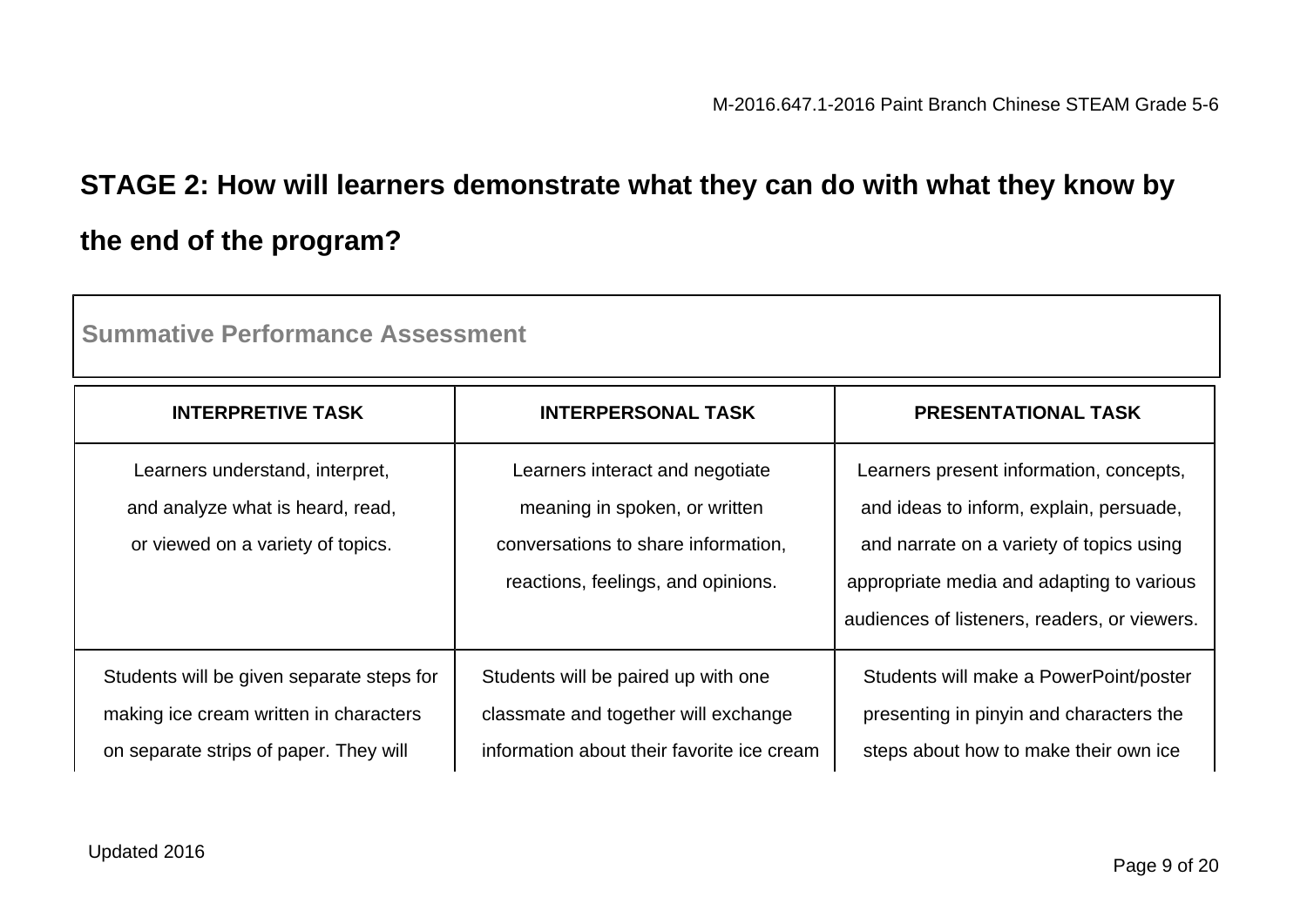| then put the strips of paper in the proper | and together decide what kind and how       | cream in a bag. Students will present    |
|--------------------------------------------|---------------------------------------------|------------------------------------------|
| order that reflects the correct ice cream  | much ice cream each would like to buy.      | these steps in a spoken presentation to  |
| making procedure.                          | They will then order and buy this from      | their classmates using their PowerPoint/ |
|                                            | their teacher who will be acting as the ice | poster as a guide.                       |
|                                            | cream vendor.                               |                                          |
|                                            |                                             |                                          |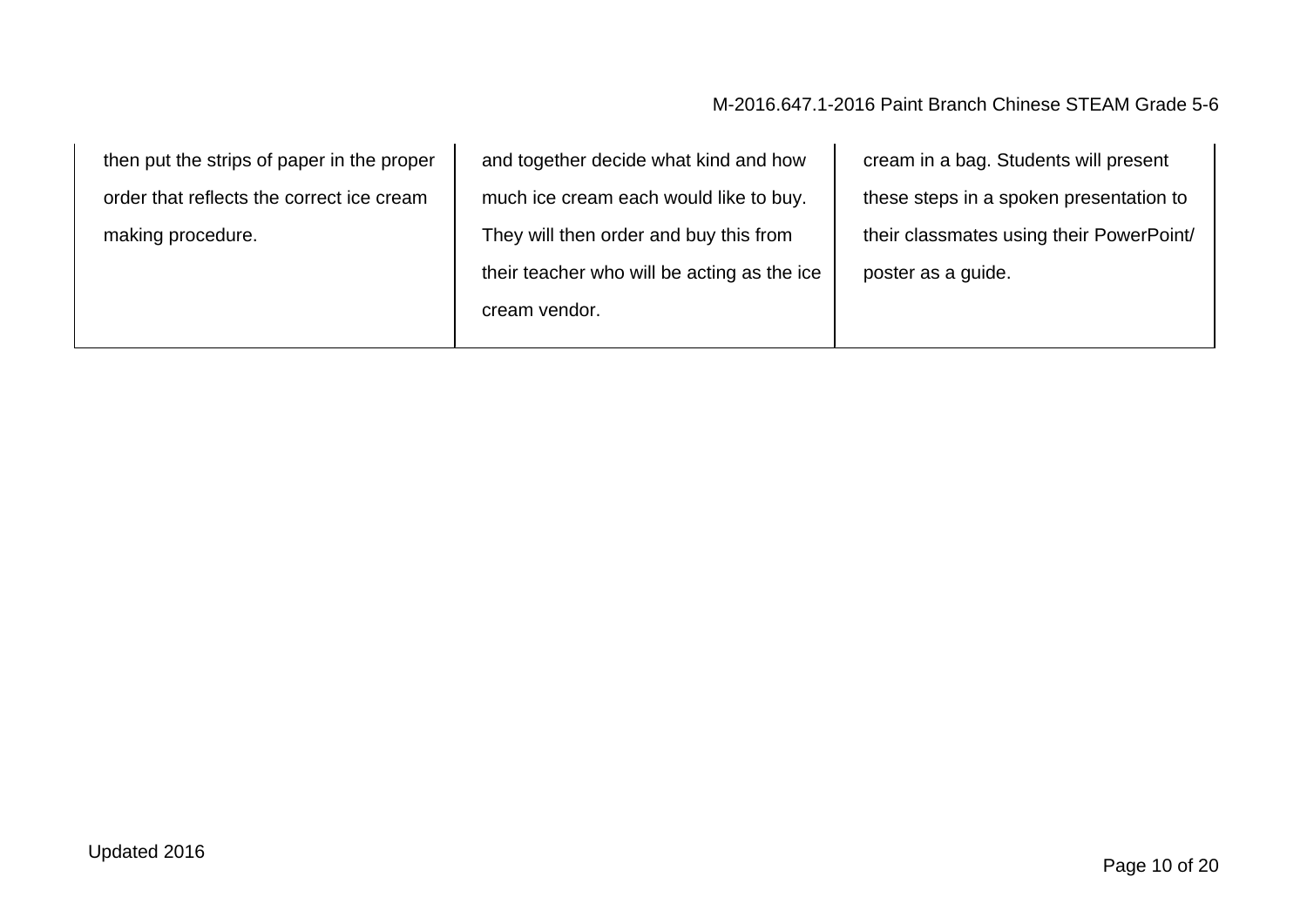# **STAGE 3: What will prepare learners to demonstrate what they can do with what they know?**

| <b>Learning Experiences</b>        |                                |                                      |                                        |
|------------------------------------|--------------------------------|--------------------------------------|----------------------------------------|
| No.                                | <b>Program Can-Do</b>          | Language, Culture, Content           | <b>Major Learning</b>                  |
|                                    | <b>Statements NCSSFL-</b>      | Learners need to use List the        | <b>Experiences &amp; Evidence</b>      |
|                                    | <b>ACTFL Can-Do Statements</b> | language chunks, vocabulary,         | Learners will experience &             |
|                                    | Learners canThese Can-Dos are  | grammatical structures, cultural     | demonstrateDescribe the key learning   |
|                                    | from Stage 1 Learning Targets. | knowledge, and content information   | tasks/activities/formative assessments |
|                                    |                                | that learners need to accomplish the | that allow learners to demonstrate     |
|                                    |                                | stated Can-Dos listed in column 1.   | that they can meet the stated Can-Do.  |
| <b>Interpersonal Communication</b> |                                |                                      |                                        |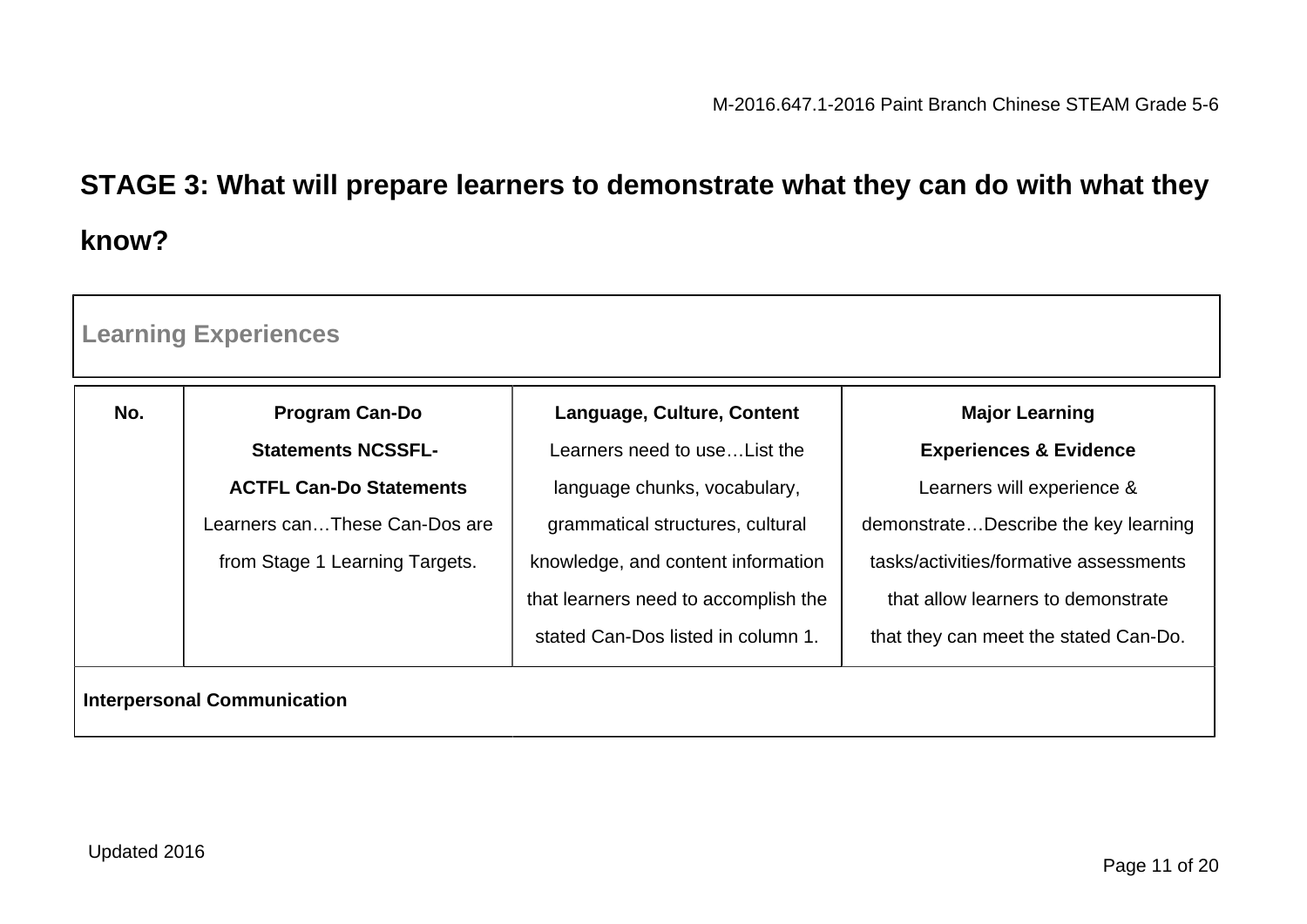|                | can greet people I meet in class<br>using single words.     | 你好、早上好、下午好、再见、<br>请、谢谢、没关系、对不起 | Students practice greeting in and outside<br>of the classrooms. Students reinforce<br>their memory through practice greeting<br>every day. Teacher greets students<br>as they come to the classroom during<br>different times of the day and use "thank"<br>you, sorry, you are welcome" whenever<br>needed. |
|----------------|-------------------------------------------------------------|--------------------------------|--------------------------------------------------------------------------------------------------------------------------------------------------------------------------------------------------------------------------------------------------------------------------------------------------------------|
| $\overline{2}$ | I can tell someone my name and<br>ask someone his/her name. | 你好!我叫_______,你叫什么名字?           | As an opening routine, students will<br>role play, hot potato and other fun<br>game to practice the simple greeting in<br>Chinese. Use the smart board to show<br>the sentence and introduce the Chinese<br>characters' meanings separately like<br>"you, I, what, name.                                     |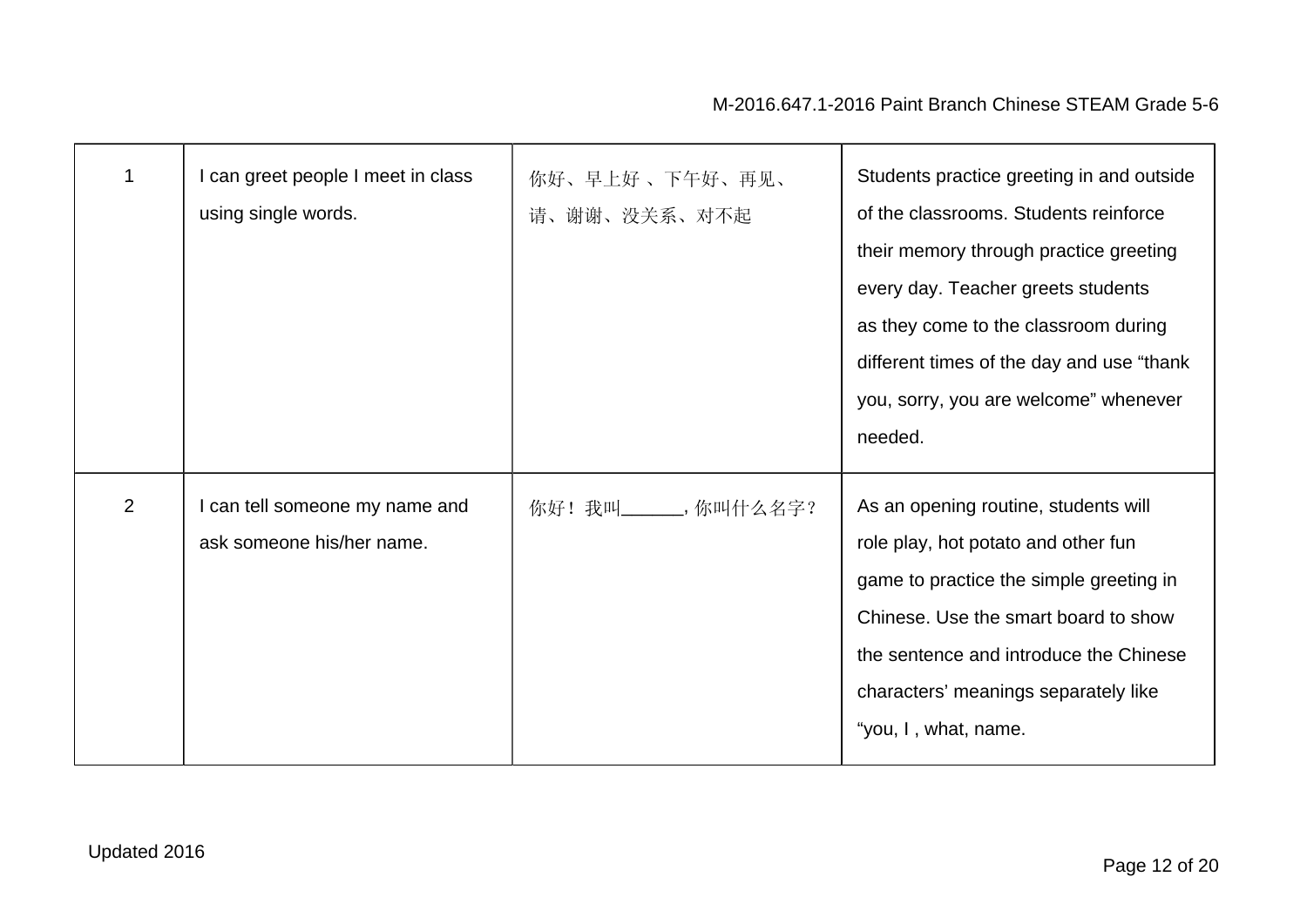| 3 | I can exchange information about<br>my family when interacting with<br>others.                | 你好! 我叫_______, 我10岁。我有<br>(爸爸、妈妈)。你呢? | Students will create a family portrait and<br>interview at least three classmates about<br>their families to complete an information<br>sheet and introduce the family of one<br>classmate. |
|---|-----------------------------------------------------------------------------------------------|---------------------------------------|---------------------------------------------------------------------------------------------------------------------------------------------------------------------------------------------|
| 4 | I can communicate my preferences<br>with others such as likes/dislikes,<br>ice cream flavors. | 这是什么口味的? 喜欢不喜欢?                       | In pairs, students share their preference<br>for colors, flavors of ice cream with their<br>partner.                                                                                        |
| 5 | I can identify the difference<br>between a physical change and a<br>chemical change.          | 气体、液体、固体液体蒸发变气<br>体 液体 凝结 变 固体        | In pairs, students exchange pictures with<br>captions related to the matter.                                                                                                                |
| 6 | I can use familiar terms to buy/sell<br>ice cream with visual aids.                           | 买, 卖, 买什么? 你要买什么?<br>我要买冰淇淋。要几个/球冰淇淋? | Students participate in a skit where some<br>students are selling ice cream while<br>others are walking around and buying                                                                   |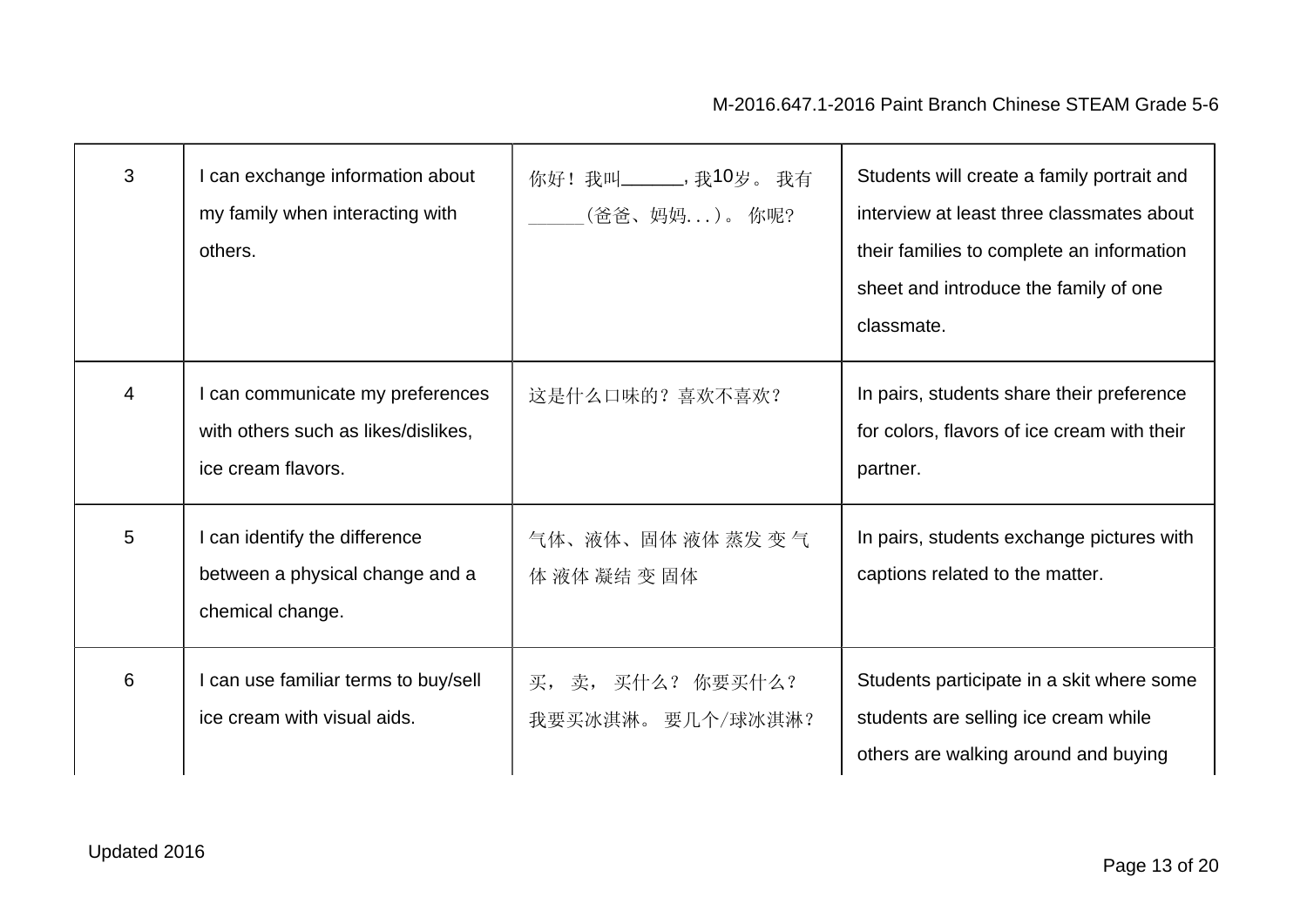|                               |                                                                                                                                                             |                                                         | ice cream they want. Students will use<br>fake money to buy and sell ice creams.<br>Students will record the value of their ice<br>creams.                                   |
|-------------------------------|-------------------------------------------------------------------------------------------------------------------------------------------------------------|---------------------------------------------------------|------------------------------------------------------------------------------------------------------------------------------------------------------------------------------|
| $\overline{7}$                | I can exchange information about<br>price, quantities, flavors and shape<br>of ice cream.                                                                   | 这是什么口味的? 喜欢不喜欢? 有<br>几个/球冰淇淋? 这里有几个冰淇<br>淋? 一个/球冰淇淋几块钱? | Students pair up and do a role play. one<br>student is the ice cream vendor while the<br>other is the customer asking for the type<br>of ice cream he/she tries to purchase. |
| <b>Interpretive Listening</b> |                                                                                                                                                             |                                                         |                                                                                                                                                                              |
| 8                             | I can recognize and sometimes<br>understand basic information<br>conveyed by words and phrases<br>that I have memorized such<br>as greetings, inquiry about | 请坐下、排队、请安静、洗手间、<br>吃饭、眼睛看、耳朵听。 站起来、<br>不要说话、注意听、看老师     | Students do TPR or use body gesture<br>to show their comprehension when<br>presented with words and phrases.                                                                 |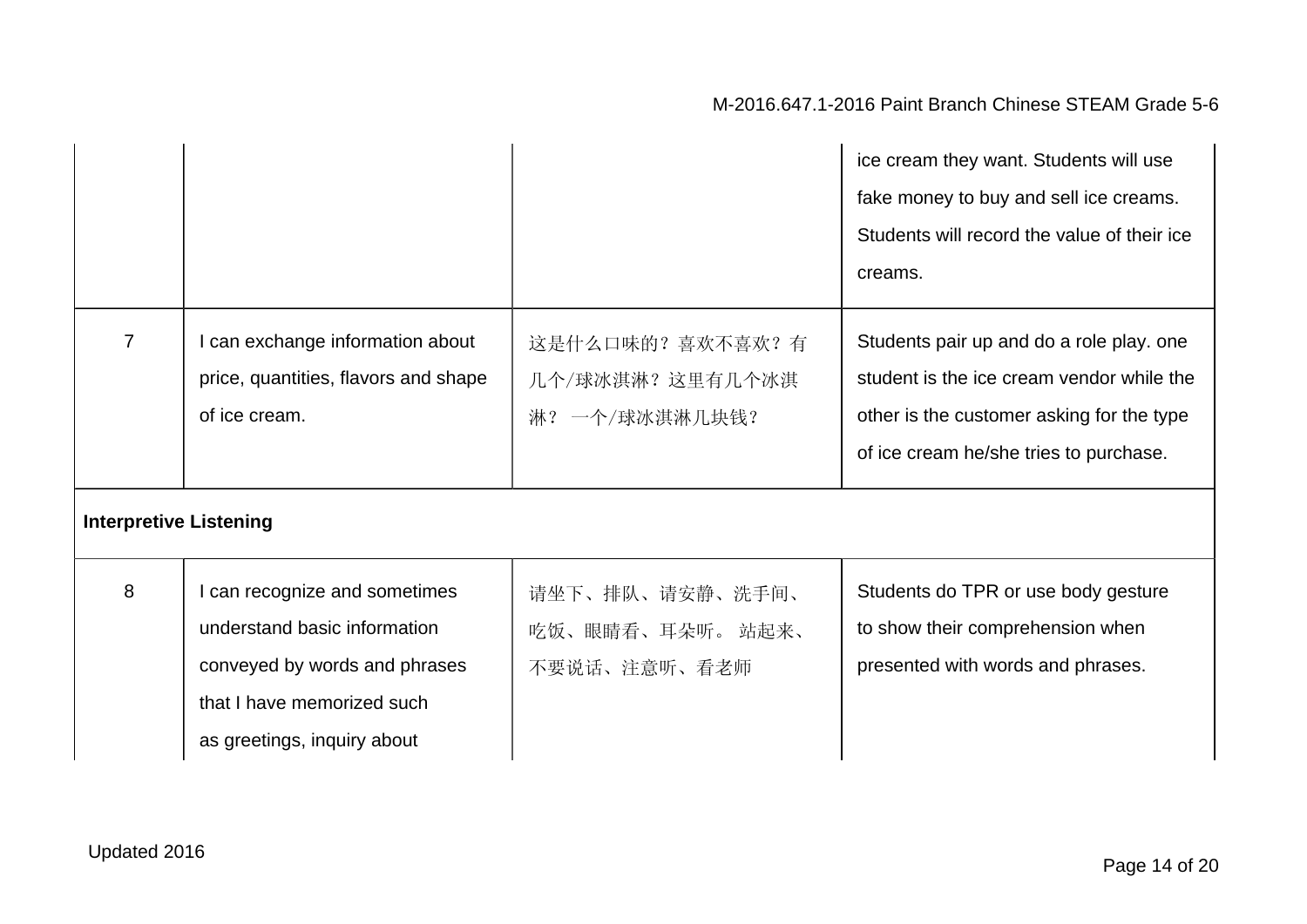|                 | basic personal information, and<br>classroom phrases.                                                                                                                                                                             |                                                                                |                                                                                                                                                                                                                                                                                                                                |
|-----------------|-----------------------------------------------------------------------------------------------------------------------------------------------------------------------------------------------------------------------------------|--------------------------------------------------------------------------------|--------------------------------------------------------------------------------------------------------------------------------------------------------------------------------------------------------------------------------------------------------------------------------------------------------------------------------|
| 9               | I can understand simple information<br>when presented with pictures,<br>PPT, and other visual aids about<br>numbers, different ingredients,<br>flavors of ice cream, and action<br>words related to making ice cream<br>in a bag. | 口味: 草莓, 巧克力, 香草、蓝<br>莓、芒果、芋头杯子(里)放牛<br>奶,加糖,加香草香精,放到袋<br>子里,摇,放(在)冰块,冰块加<br>盐。 | Students show their understanding by<br>following teacher's instructions step by<br>step in making their own ice cream. The<br>steps are as follows: Put milk into the<br>cup. Add sugar Add vanilla extract Put<br>the mixture into the bag Shake the bag.<br>Put the bag into a bag of ice. Add salt<br>into the bag of ice. |
| 10 <sup>°</sup> | I can recognize and understand<br>familiar words and phrases such<br>as family members, numbers,<br>monetary unit, colors, flavors,<br>shapes, States of Matter, a                                                                | 爸爸、妈妈、1-100, 块 (元),<br>红、橙、黄、绿、咖啡、粉红、三<br>角形、圆形、正方形、固体、液<br>体、气体、融化、蒸发、凝结      | Students do TPR or use body gesture to<br>show their comprehension after listening<br>to their teacher's instruction. They show<br>their understanding by pointing at the                                                                                                                                                      |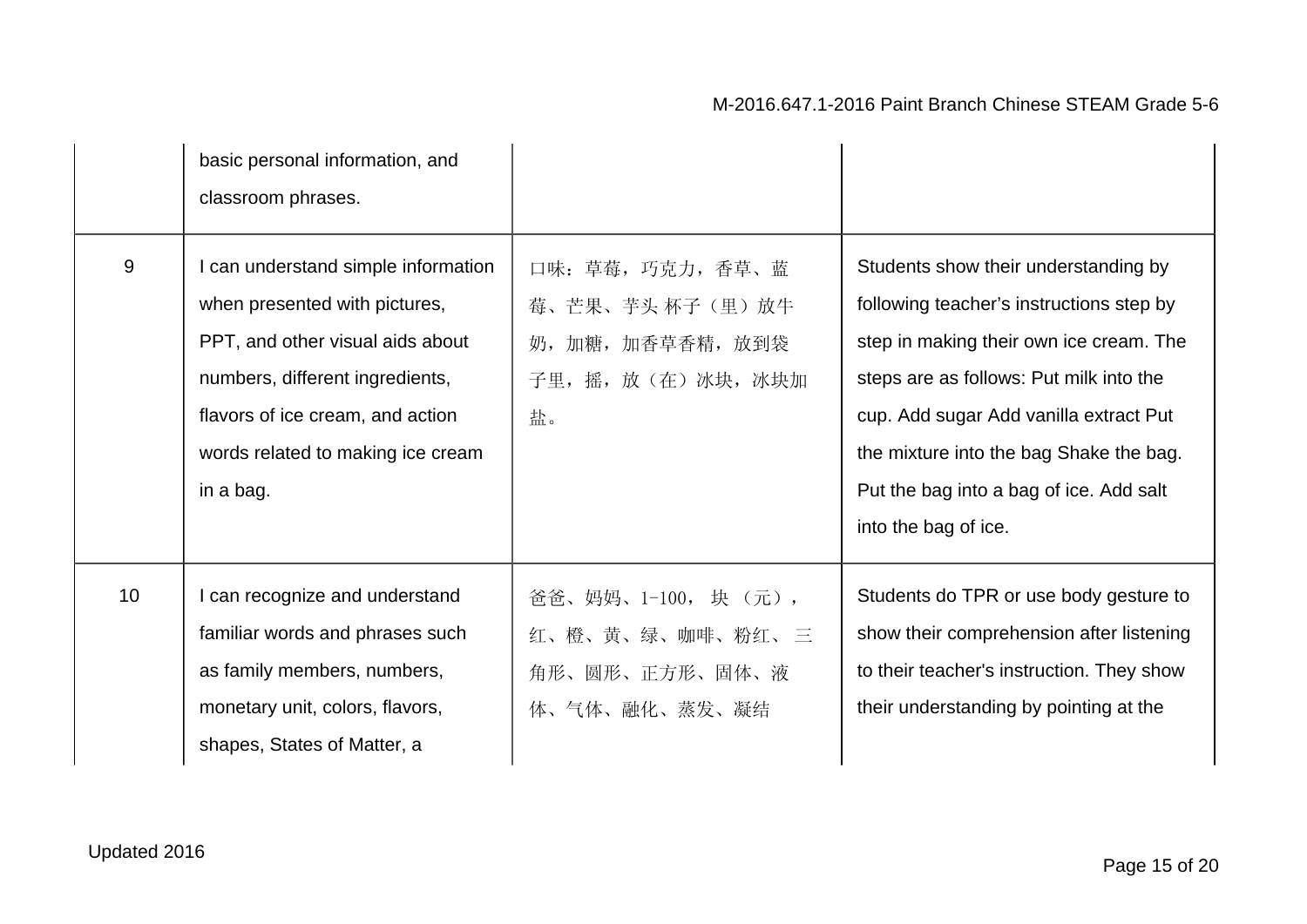|                             | physical/chemical change and<br>ingredients for making ice cream.                                         |                                                                                                                              | right picture on the board after hearing<br>the expressions.                                                                                 |
|-----------------------------|-----------------------------------------------------------------------------------------------------------|------------------------------------------------------------------------------------------------------------------------------|----------------------------------------------------------------------------------------------------------------------------------------------|
| <b>Interpretive Reading</b> |                                                                                                           |                                                                                                                              |                                                                                                                                              |
| 11                          | I can recognize numbers from 1<br>to 100, days of the week, months,<br>year, family members, and numbers. | 一、二、三、四、五、六、七、<br>八、九、十、十一、十二、十三、<br>十四、十五、十六、十七、十八、<br>十九、二十一百星期一、星期<br>二、星期三、星期四、星期五、星<br>期六、星期日一月到十二月今天是<br>二零一六年七月二十日星期三 | Students use flashcards, smartboard<br>interactive games and Chinese calendar<br>to practice dates and numbers                               |
| 12                          | I can recognize monetary unit,<br>colors, flavors with help of visual<br>aids.                            | 白色、红色、黄色、绿色、蓝色 香<br>草、巧克力、草莓、牛奶、一块、<br>五块、十块、二十块、一百块、香<br>草、草莓、巧克力                                                           | Students identify real-life objects in<br>different colors and through bingo game<br>they show their reading skills to complete<br>the game. |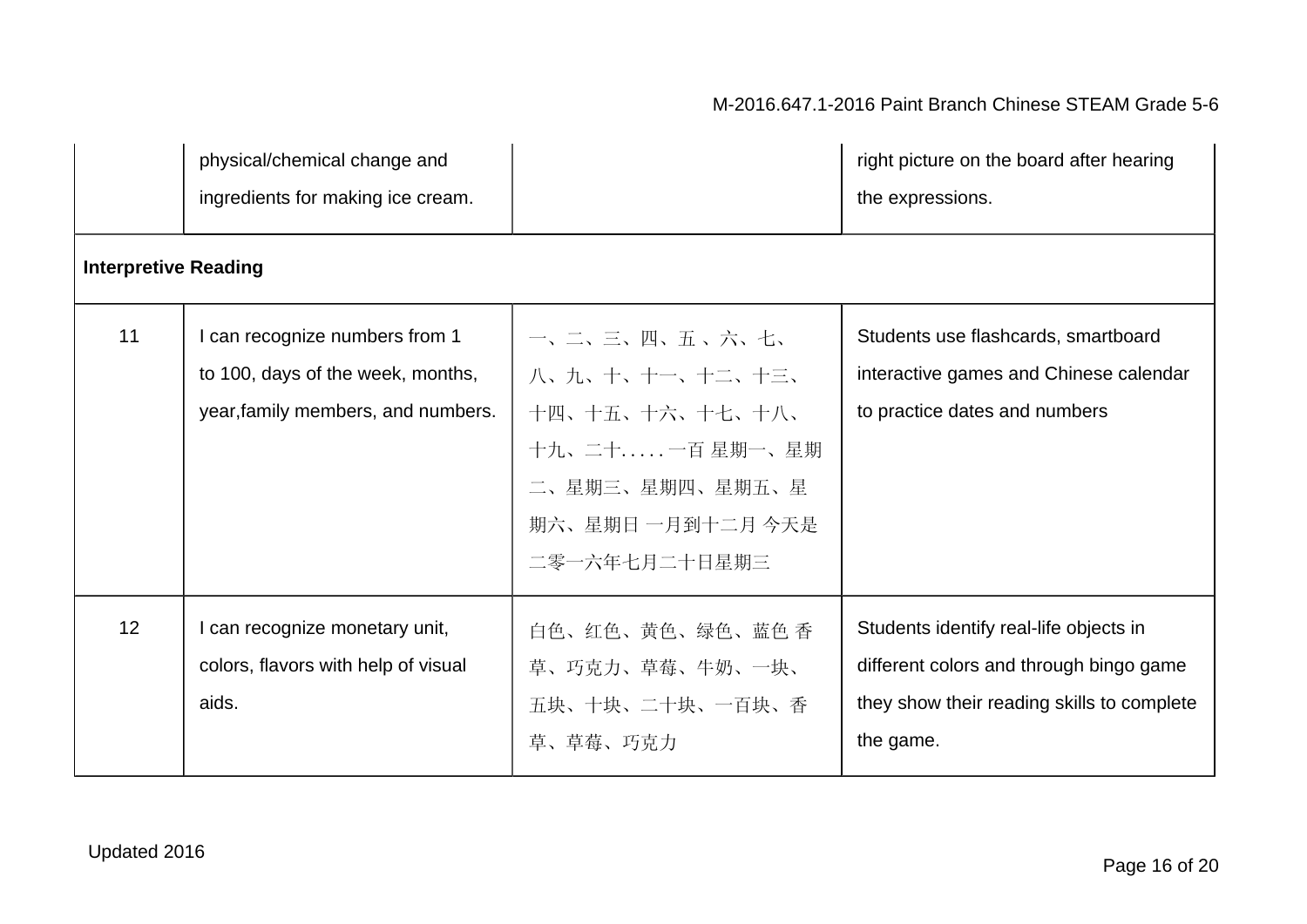| 13 | I can match pictures with<br>expressions such as melt,<br>evaporate, condense, freeze, boil,<br>and 3 states of the matter. | 固体、气体、液体 液体蒸发变气体<br>液体凝结变固体                           | Students use TPR or body gesture<br>to show their comprehension when<br>presented with words and phrases.<br>Game "fishing/ matching" to choose the<br>right information with picture. |  |
|----|-----------------------------------------------------------------------------------------------------------------------------|-------------------------------------------------------|----------------------------------------------------------------------------------------------------------------------------------------------------------------------------------------|--|
|    | <b>Presentational Speaking</b>                                                                                              |                                                       |                                                                                                                                                                                        |  |
| 14 | I can count, and name common<br>colors, flavors, shapes, metric units<br>which measures the ingredients.                    | 5+12=17 40-14+26 我喜欢吃白色香<br>草冰淇淋 一球冰淇淋要三块             | With guidance from the teacher, groups<br>of students make a poster to present<br>their work/math calculation in front of the<br>class to show their comprehension.                    |  |
| 15 | I can state the steps of how to<br>make my own ice cream in a bag.                                                          | 杯子 (里) 放牛奶, 加糖, 加香草<br>香精, 放到袋子里, 摇, 放(在)<br>冰块,冰块加盐。 | Each group of students will make a video<br>to show their creativity of how to make<br>their own unique/selected flavor of ice                                                         |  |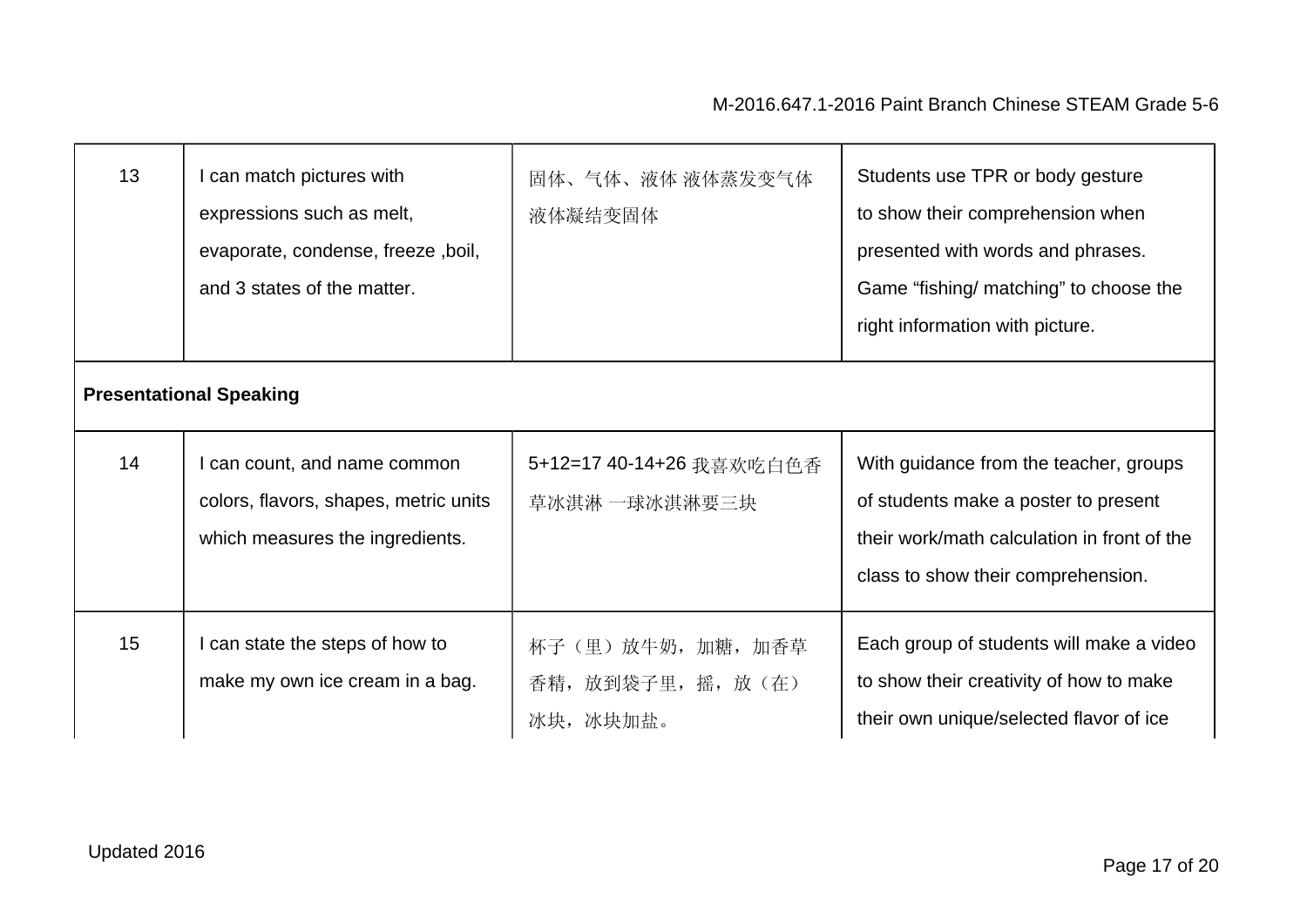|  | cream and then share their video with |
|--|---------------------------------------|
|  | the whole class.                      |

#### **Presentational Writing**

### **Materials & Other Resources**

ACTFL proficiency guidelines http://www.actfl.org/sites/default/files/pdfs/public/ACTFLProficiencyGuidelines2012\_FINAL.pdf ACTFL Performance Descriptors for Language Learners http://www.actfl.org/sites/default/files/pdfs/ACTFLPerformance\_Descriptors.pdf NCSSFL/ACTFL Can Do Statement http://www.actfl.org/sites/default/files/pdfs/Can-Do\_Statements\_2015.pdf NCSSFL-ACTFL Global Can Do Benchmarks http://www.actfl.org/global\_statements World Languages Elementary STEM Module from Maryland State Department of Education Materials and Resources o A cooler to store the ice. o measuring cups o Chart paper to record student observations o Snowman puppet made of a water bottle filled with frozen water. o States of Matter song http://www.youtube.com/ watch?v=btGu9FWSPtc o Permission Slip Note: if students have not returned permission slips, they may not taste the ice cream. o How to make a Paper Pinwheels or Windmills http://frugalliving.about.com/od/frugalfun/ss/Pinwheel\_3.htm Lesson o Materials for making ice cream o Small plastic bowls enough for students o Milk o 1 metal can, about 16 ounces o Enough ice cubes to fill the can o Enough water to cover the ice cubes o Instant-read thermometer o 1 tablespoon sugar o 1/2 cup milk or half & half o 1/4 teaspoon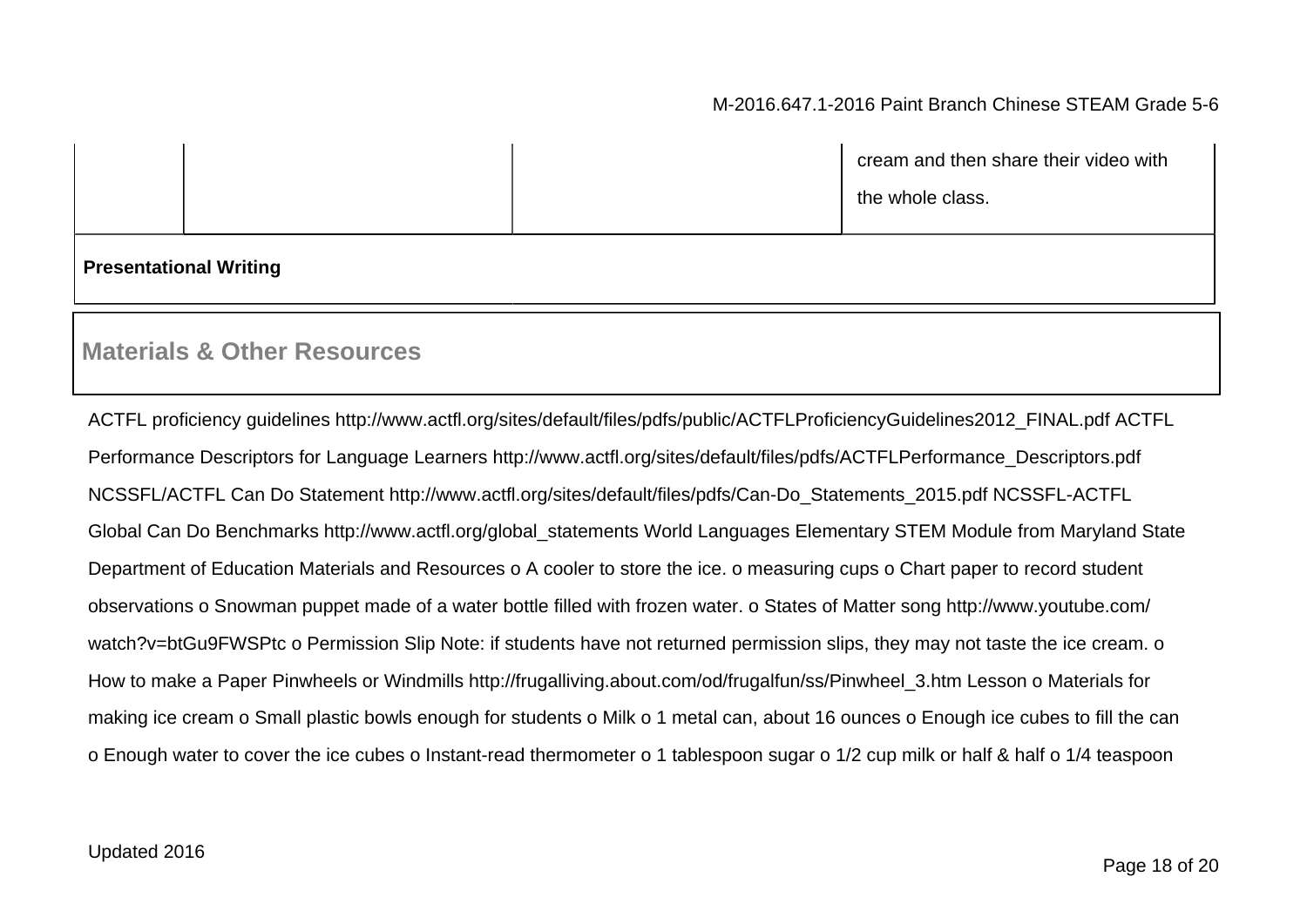vanilla o 6 tablespoons rock salt o 1 quart-size plastic food storage bag (e.g., Ziploc) o 1 gallon-size plastic freezer bag of ice cubes o Marshmallows o Toothpicks

## **Daily Schedule**

| <b>Schedule</b>       | <b>Activity</b>                                              |
|-----------------------|--------------------------------------------------------------|
| $8:00$ am - $9:00$ am | Morning Briefing (Teachers)                                  |
| $9:00$ am - $9:20$ am | Opening Engaging Activity - exercise, movement, song,etc.    |
| $9:20$ am - 10:10 am  | Class I - Language Class                                     |
| 10:10 am - 10:40 am   | <b>Break - Snack</b>                                         |
| 10:40 am - 11:30 am   | Class II - STEM Class                                        |
| 11:30 am - 12:30 pm   | Lunch/Recess                                                 |
| 2:30 pm - 01:20 pm    | Rotational cultural activity, depending on grade-level group |
| 01:30 pm - 02:20 pm   | Rotational cultural activity, depending on grade-level group |
| 02:30 pm - 03:20 pm   | Rotational cultural activity, depending on grade-level group |